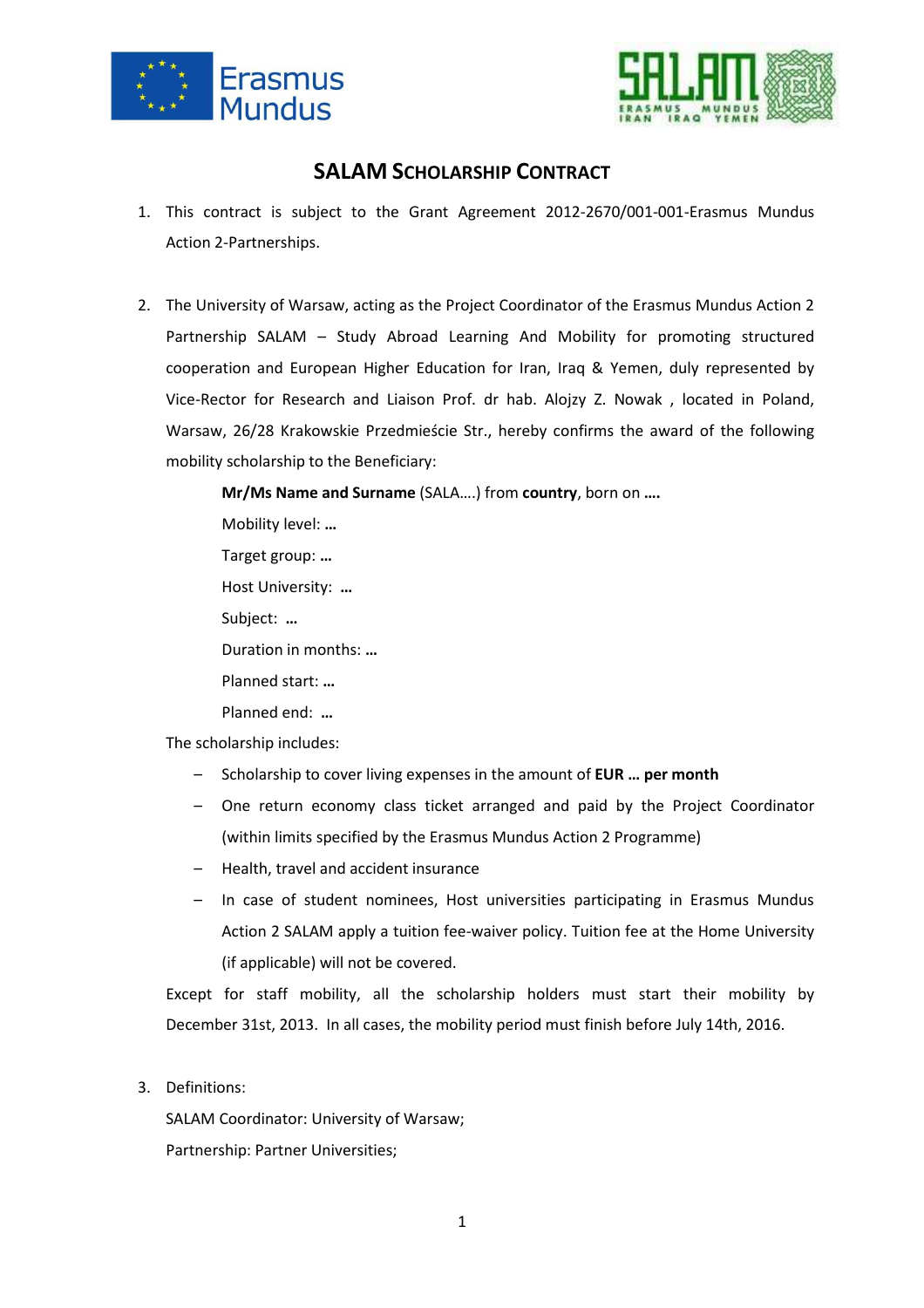Host University: university where the Beneficiary is admitted to and providing education/research/teaching within SALAM project; Contact Person: SALAM Contact Person at each partner university; Supervisor: Academic staff at the Host University providing academic supervision during mobility period.

- 4. The scholarship is implemented jointly by the SALAM Coordinator, University of Warsaw, and the Host University. The Host University is in charge of the academic matters related to the scholarship and of the scholarship installments.
- 5. Monthly subsistence allowance is due only on periods of study/work/research at the Host University according to the dates of nomination and for the period not exceeding the number of months of nomination (duration of mobility as specified above). Conditions different than above must be agreed with the Coordinator and with the Host University and may be justified only in serious force majeure and given circumstances.
- 6. Transfer of the monthly subsistence allowance shall be provided on regular basis, at the beginning of each month or according to the internal procedures of the Host University and shall be done by the bank transfer into the European Union bank account held in EUR and in the bank belonging to SEPA (Single Euro Payments Area). Before receiving the monthly subsistence allowance, the Beneficiary must report to the Host University according to the internal Host University's regulations. First transfer of allowance will be done upon arrival in full or partially, in the form according to the standards of the Host University, by formal proof of payment. Bank account must be open upon arrival at the Host University.
- 7. All mobilities must start by December  $31<sup>st</sup>$ , 2013, with the exception of staff mobility. All mobilities must be finished by July  $14<sup>th</sup>$ , 2016.
- 8. Beneficiary is obliged to apply for a visa or residence permit in order to enter the Host University's country. In order to begin the mobility, the Beneficiary must first obtain a visa according to the rules of the receiving country. Host University shall provide the Beneficiary with information on the visa application process. Beneficiary should contact the Host University's Contact Person about the documents and procedure to follow.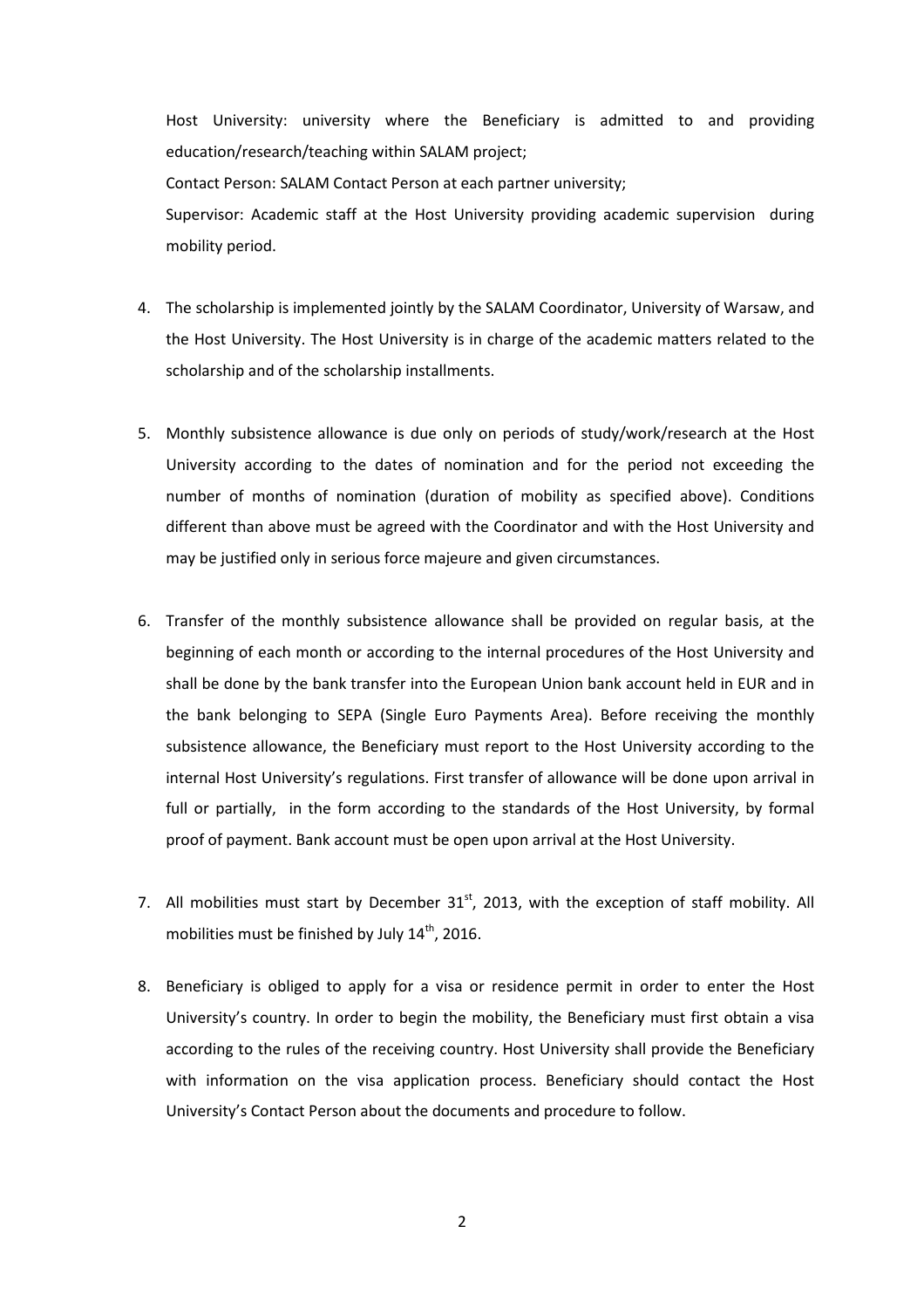- 9. For Master and PhD degree leading mobilities, EMA2 SALAM scholarship is provided for the maximum period of 22 or 34 months respectively and not longer than until July  $14<sup>th</sup>$ , 2016. Any prolongation of stay at the Host University are subject to approval of the Host University and will not be granted with any additional scholarship within Erasmus Mundus Action 2 project, as well as are subject to the visa/residence permit issuance. SALAM Coordinator takes no responsibility for any extension of study periods above the duration provided within EMA2 SALAM Project. If the total number of months of the scholarship does not cover the actual time needed to complete the whole Master or PhD programme, SALAM project will not cover the additional months. Maximum duration of mobility as provided to the Beneficiary in nomination is binding.
- 10. Beneficiary shall be provided with full insurance coverage in accordance to the requirements of the Erasmus Mundus Action 2 Programme (health, accident, travel), as specified in the Insurance Coverage Confirmation issued to the Beneficiary before.
- 11. The scholarship covers travel costs to and from the Host University. The Beneficiary shall be offered one economy return ticket, regardless the duration of the scholarship. The ticket will be booked and covered by the Project Coordinator according to the maximum amounts set by the Erasmus Mundus Action 2 Programme. Tickets will be bought according to the Arrival and Departure declaration forms (provided before) and, if necessary, with amendments of dates according to the flights availability.
- 12. The Beneficiary is required to save all original proofs of travel (boarding passes, train tickets, bus tickets etc.) and submit them to the SALAM Coordinator and Host University in the following forms:
	- a. within 5 days after arrival at the Host University the Beneficiary must send scanned copies of any proofs of travel to the Project Coordinator on salam@uw.edu.pl,
	- b. submit originals of proofs of travel to the Host University's SALAM Contact Person,
	- c. within 5 days after arrival back home the Beneficiary must send scanned copies of any proofs of travel to the Project Coordinator on salam@uw.edu.pl and send originals by registered mail to: University of Warsaw, International Relations Office Krakowskie Przedmieście 26/28, 00-927 Warsaw Poland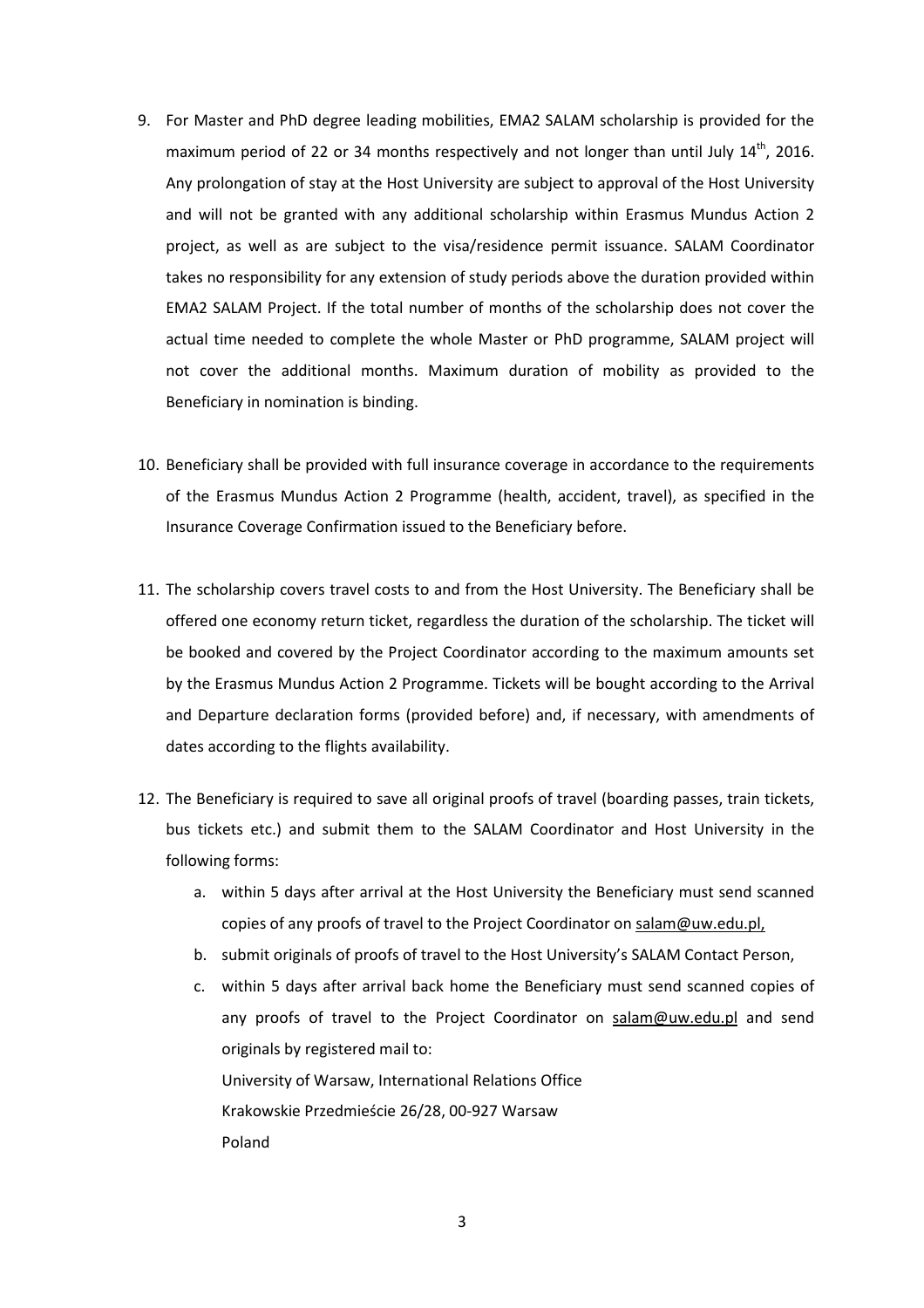- 13. The Beneficiary is obliged to submit all the official supporting documents required by the Host University and/or SALAM Coordinator for completion of the registration process within the right terms of time (e.g. original diplomas and language certificates).
- 14. The Beneficiary must agree with the Host University on the study or research programme and in case of a non-degree mobilities, Learning Agreement and/or Work Plan shall be signed by all parties concerned. The Partnership shall support the full recognition of the academic activities carried out during the mobility period.
- 15. Full Master and PhD Beneficiaries must fulfill enrollment requirements of the Host University for degree leading studies.
- 16. Upon arrival at the Host University, the Beneficiary must within up to 5 days contact the SALAM Contact Person, register at the Host University, submit original proofs of travel, and sign documents required by the Host University or SALAM Coordinator.
- 17. During the mobility period, the Beneficiary is bound to the rules applicable at the Host University and must fully participate in all academic activities of the course of study/work/research accepted for and for the mobility period foreseen within SALAM scholarship, incl. classes, lectures, field studied, labs, exams (and re-sits if necessary), reports, evaluations.
- 18. The Beneficiary will have to submit progress reports of activities carried out and of the results achieved, within deadlines required and approved by the Supervisor at the Host University.
- 19. Any changes to the study/work/research programme must be agreed upon with the Supervisor, Host University, Home University (if applicable) and SALAM Coordinator.
- 20. Before departure back home, the Beneficiary must report to the Host University and to the SALAM Coordinator and submit documents required, incl. the final Learning Agreement or Work plan when changes occurred, Transcript of records or diploma, evaluation, etc.
- 21. The Beneficiary must report immediately to the Host University and SALAM Coordinator any possible changes or interruptions to the mobility period or programme, or any circumstance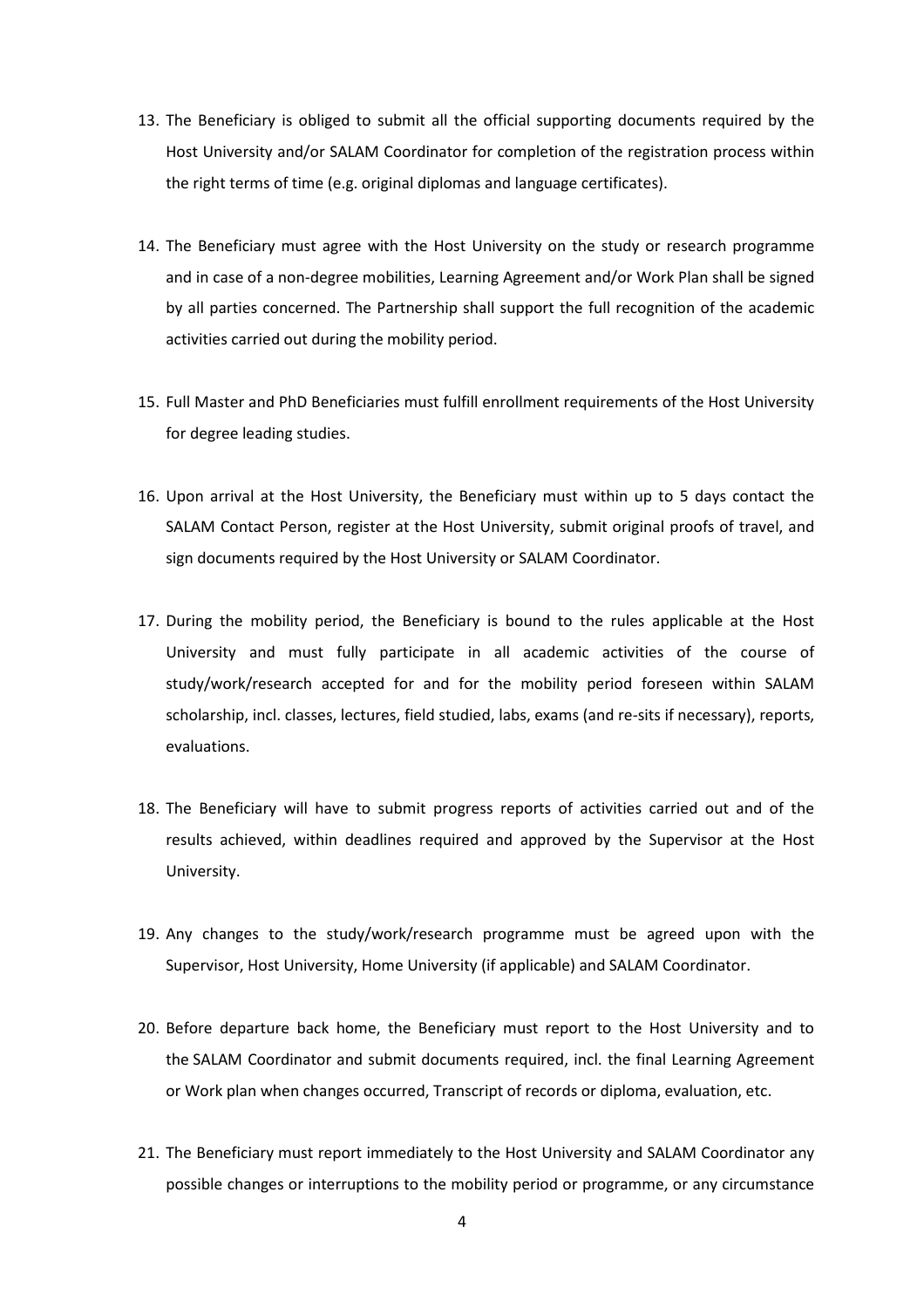which may affect the scholarship (supervisor, travel, mobility dates etc.). All notifications must be made in writing to the Host University's Contact Person and to salam@uw.edu.pl.

- 22. SALAM Coordinator shall have the right to withdraw the scholarship if starting date is changed by the Beneficiary without official approval received from the SALAM Coordinator, if visa is not issued to the Beneficiary, in case of misconduct or negligence of the Beneficiary.
- 23. The Beneficiary is obliged to apply for visa to the Host University's country by him/herself. Visa related costs will be subject to limited reimbursement by formal application within deadlines provided after arrival at the Host University and based on original proofs of payments done by the Beneficiary.
- 24. Non-degree Beneficiaries are obliged to obtain a minimum of 15 ECTS per semester and 30 ECTS per year. Failure to obtain those results may result in termination or cancellation of the scholarship and shall require formal justification.
- 25. Termination of any scholarship may occur at any time in case of non-compliance to terms and conditions of the scholarship, wrong or false information provided during the application and selection process, disrespect of the rules of law or any serious action affecting the Host University, Partnership or reputation of the above.
- 26. Any interruption of the mobility (absence at the Host University not within the university holiday period) longer than a week must be reported to the Host University's SALAM Contact Person and must be approved by this Contact Person. Absence or no performance for a period longer than 15 consecutive days or exceeding 15 days per month without justified reasons (e.g. illness or accident) may result in termination or interruption of the scholarship payment. Each such case is subject to the decision of the Host University and SALAM Coordinator and must be both reported and documented.
- 27. The Beneficiary, except for TG3 candidates, declares that has not resided nor carried out main activity for more than a total of 12 months over the last five years in any of the European Union countries by the time of the submission of the application form (6 February 2013).